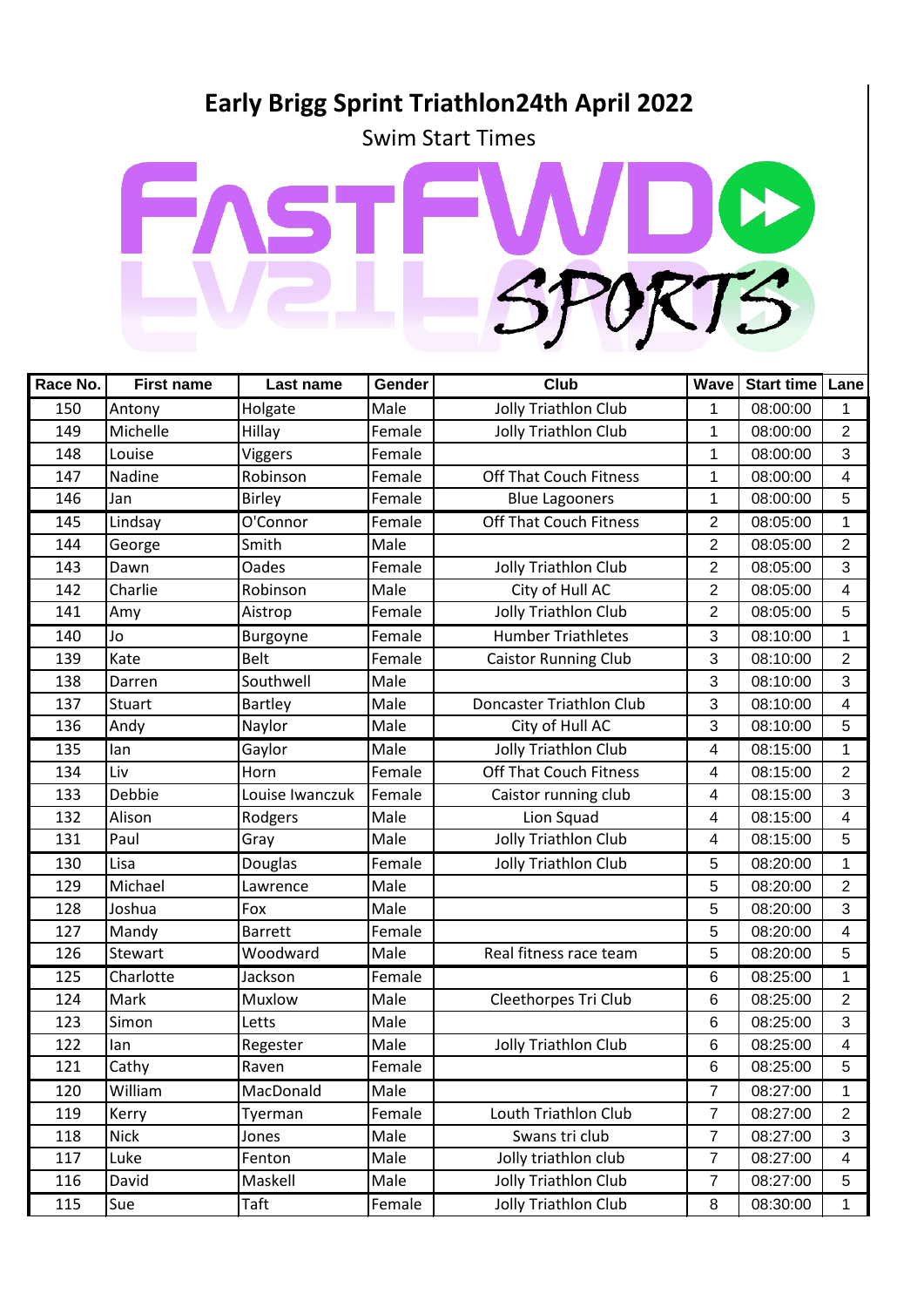| 114 | Lucy        | <b>Burdin</b>    | Female | Lincsquad                       | 8  | 08:30:00 | $\overline{2}$          |
|-----|-------------|------------------|--------|---------------------------------|----|----------|-------------------------|
| 113 | Richard     | <b>Backhouse</b> | Male   | <b>Off That Couch Fitness</b>   | 8  | 08:30:00 | 3                       |
| 112 | Nicola      | Will             | Female | <b>Off That Couch Fitness</b>   | 8  | 08:30:00 | 4                       |
| 111 | Jason       | Crane            | Male   |                                 | 8  | 08:30:00 | 5                       |
| 110 | Shannon     | Naylor           | Male   | Doncaster Triathlon Club        | 9  | 08:32:00 | 1                       |
| 109 | John        | Robinson         | Male   |                                 | 9  | 08:32:00 | $\overline{2}$          |
| 108 | Gregor      | Semik            | Male   | Jolly Triathlon Club            | 9  | 08:32:00 | 3                       |
| 107 | Emma        | Samson           | Female | Doncaster Tri Club              | 9  | 08:32:00 | 4                       |
| 106 | Lisa        | <b>Tutass</b>    | Female | Grimsby Tri Club                | 9  | 08:32:00 | 5                       |
| 105 | Rachel      | Harris-Raven     | Female |                                 | 10 | 08:34:00 | 1                       |
| 104 | Martin      | Craig            | Male   | Wakefield Triathlon             | 10 | 08:34:00 | $\overline{2}$          |
| 103 | Mel         | Brumpton         | Female | Louth Triathlon Club            | 10 | 08:34:00 | 3                       |
| 102 | Craig       | Douglas          | Male   |                                 | 10 | 08:34:00 | $\overline{4}$          |
| 101 | Gail        | Castledine       | Female | Louth Triathlon Club            | 10 | 08:34:00 | 5                       |
| 100 | Chris       | Wiles            | Male   | <b>Jolly Triathlon Club</b>     | 11 | 08:38:00 | 1                       |
| 99  | <b>Neil</b> | Macrae           | Male   | Grimsby tri club                | 11 | 08:38:00 | $\overline{2}$          |
| 98  | Natasha     | Philips          | Female | <b>Jolly Triathlon Club</b>     | 11 | 08:38:00 | 3                       |
| 97  | Andy        | Booth            | Male   |                                 | 11 | 08:38:00 | $\overline{\mathbf{4}}$ |
| 96  | Darren      | Parker           | Male   | Lion Squad                      | 11 | 08:38:00 | 5                       |
| 95  | Frances     | Hooper           | Female | <b>Real Fitness Race Team</b>   | 12 | 08:40:00 | 1                       |
| 94  | Diane       | Pegg             | Female | Grimsby Tri Club                | 12 | 08:40:00 | $\overline{2}$          |
| 93  |             |                  |        |                                 | 12 | 08:40:00 | 3                       |
| 92  | Marcus      | Pape             | Male   |                                 | 12 | 08:40:00 | $\overline{4}$          |
| 91  | Karen       | Moulding         | Female | Louth Triathlon Club            | 12 | 08:40:00 | 5                       |
| 90  | Leanne      | Kilvington       | Female | <b>Humber Triathletes</b>       | 13 | 08:42:00 | 1                       |
| 89  | <b>Neil</b> | <b>Barker</b>    | Male   |                                 | 13 | 08:42:00 | $\overline{2}$          |
| 88  | Penny       | <b>Barker</b>    | Female |                                 | 13 | 08:42:00 | 3                       |
| 87  | Paul        | Gowshall         | Male   |                                 | 13 | 08:42:00 | 4                       |
| 86  | Lorraine    | Prentice         | Female |                                 | 13 | 08:42:00 | 5                       |
| 85  | Neil        | Johnson          | Male   | <b>Team Scawby</b>              | 14 | 08:46:00 | 1                       |
| 84  | Ryan        | <b>Birkitt</b>   | Male   | Off That Couch Fitness          | 14 | 08:46:00 | $\overline{c}$          |
| 83  | Richard     | Allison          | Male   |                                 | 14 | 08:46:00 | 3                       |
| 82  | Paul        | Skidmore         | Male   |                                 | 14 | 08:46:00 | 4                       |
| 81  | Alan        | Young            | Male   | Cleethorpes Tri                 | 14 | 08:46:00 | 5                       |
| 80  | Paul        | Henderson        | Male   | <b>Doncaster Triathlon Club</b> | 15 | 08:48:00 | 1                       |
| 79  | Robert      | <b>Stocks</b>    | Male   | Grimsby Tri Club                | 15 | 08:48:00 | $\overline{2}$          |
| 78  | Michael     | Hanson           | Male   | Cleethorpes Tri Club            | 15 | 08:48:00 | 3                       |
| 77  | Mark        | Wilson           | Male   | Lion Squad                      | 15 | 08:48:00 | 4                       |
| 76  | Jennifer    | Worsley          | Female | Lincsquad                       | 15 | 08:48:00 | 5                       |
| 75  | Richard     | North            | Male   | Barracuda Tri Club              | 16 | 08:50:00 | 1                       |
| 74  | Dale        | Smith            | Male   | <b>Jolly Triathlon Club</b>     | 16 | 08:50:00 | $\overline{2}$          |
| 73  | Georgina    | Letts            | Female |                                 | 16 | 08:50:00 | 3                       |
| 72  | Sam         | Letts            | Male   |                                 | 16 | 08:50:00 | $\overline{4}$          |
| 71  | Jon         | Armitage         | Male   |                                 | 16 | 08:50:00 | 5                       |
| 70  | Paul        | <b>Stocks</b>    | Male   |                                 | 17 | 08:54:00 | 1                       |
| 69  | Emma        | Mitchell         | Female |                                 | 17 | 08:54:00 | $\overline{2}$          |
| 68  | Ollie       | Salvin           | Male   |                                 | 17 | 08:54:00 | 3                       |
| 67  | Danielle    | Prentice         | Female |                                 | 17 | 08:54:00 | $\overline{4}$          |
| 66  | Michael     | Hardie           | Male   | <b>Off That Couch Fitness</b>   | 17 | 08:54:00 | 5                       |
| 65  | Philip      | Johnson          | Male   | <b>Off That Couch Fitness</b>   | 18 | 08:56:00 | $\mathbf 1$             |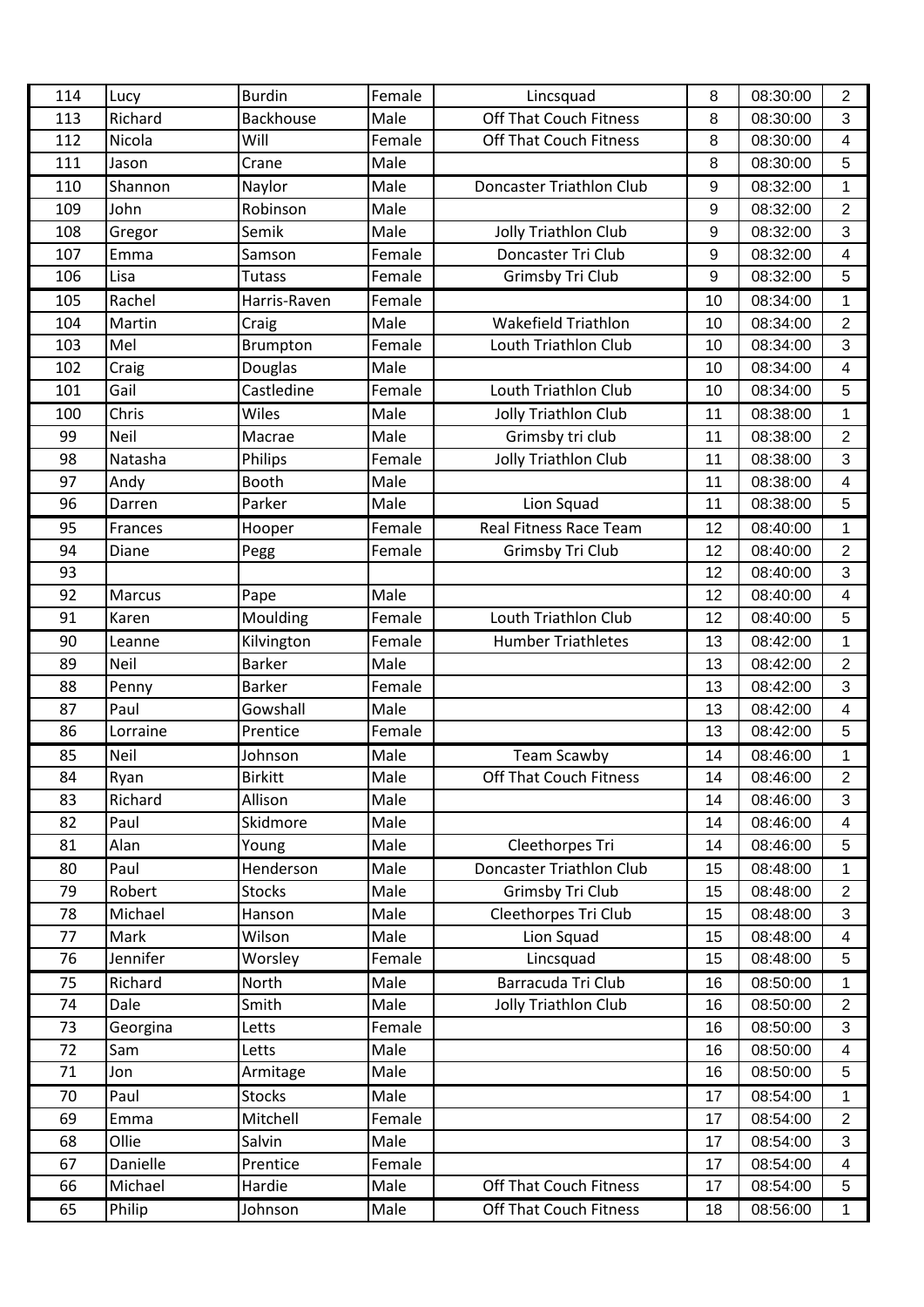| 64 | Angela            | Wallace          | Female | <b>Adwick Tri</b>               | 18 | 08:56:00 | $\overline{2}$          |
|----|-------------------|------------------|--------|---------------------------------|----|----------|-------------------------|
| 63 | Colin             | Abraham          | Male   |                                 | 18 | 08:56:00 | 3                       |
| 62 | Wayne             | Smith            | Male   | Caistor running club            | 18 | 08:56:00 | 4                       |
| 61 | Chris             | <b>Brooke</b>    | Male   | Jolly Triathlon Club            | 18 | 08:56:00 | 5                       |
| 60 | Andrew            | Shaw             | Male   |                                 | 19 | 08:58:00 | 1                       |
| 59 | Charles           | Lines            | Male   | The Blue Lagooners              | 19 | 08:58:00 | $\overline{2}$          |
| 58 | Gavin             | Simpson          | Male   |                                 | 19 | 08:58:00 | 3                       |
| 57 | Steve             | <b>Barker</b>    | Male   | Cleethorpes Tri Club            | 19 | 08:58:00 | $\overline{4}$          |
| 56 |                   |                  |        |                                 | 19 | 08:58:00 | 5                       |
| 55 | Benjamin          | Mancey           | Male   | Army Triathlon Association      | 20 | 09:02:00 | 1                       |
| 54 | Roo               | <b>Butterill</b> | Male   | <b>Off That Couch Fitness</b>   | 20 | 09:02:00 | $\overline{2}$          |
| 53 | Sophie            | Hedges           | Female | Off that couch fitness          | 20 | 09:02:00 | 3                       |
| 52 | Sophie            | Johnstone        | Female | Valley Striders Triathlon Club  | 20 | 09:02:00 | $\overline{\mathbf{4}}$ |
| 51 | Dave              | <b>Burrows</b>   | Male   | Lion Squad                      | 20 | 09:02:00 | 5                       |
| 50 | Alison            | Pullan           | Female | <b>Sheffield Triathlon Club</b> | 21 | 09:04:00 | 1                       |
| 49 | Andrew            | Cross            | Male   | <b>ATF</b>                      | 21 | 09:04:00 | $\overline{2}$          |
| 48 | Harry             | Samson           | Male   | Doncaster Tri Club              | 21 | 09:04:00 | 3                       |
| 47 | Abbey             | Gibbins          | Female | <b>Leeds Bradford Triathlon</b> | 21 | 09:04:00 | 4                       |
| 46 | Katie             | Scutt            | Female | Lincsquad                       | 21 | 09:04:00 | 5                       |
| 45 | Adam              | Goodwin          | Male   | <b>Grimsby Triathlon Club</b>   | 22 | 09:06:00 | 1                       |
| 44 | Darren            | Booth-Kirk       | Male   | <b>Off That Couch Fitness</b>   | 22 | 09:06:00 | $\overline{2}$          |
| 43 | Freddie           | Gibbs            | Male   | <b>Off That Couch Fitness</b>   | 22 | 09:06:00 | 3                       |
| 42 | Bethan            | Hammond-Jones    | Female | <b>Doncaster Triathlon Club</b> | 22 | 09:06:00 | 4                       |
| 41 | <b>Beth</b>       | Grogan           | Female | <b>Off That Couch Fitness</b>   | 22 | 09:06:00 | 5                       |
| 40 | Elizabeth         | Nairn            | Female | Selby Striders                  | 23 | 09:10:00 | 1                       |
| 39 | Paul              | McEwan           | Male   | <b>Off That Couch Fitness</b>   | 23 | 09:10:00 | $\overline{2}$          |
| 38 | Simon             | Beedham          | Male   | Lincsquad                       | 23 | 09:10:00 | 3                       |
| 37 | Peter             | <b>Nesbitt</b>   | Male   |                                 | 23 | 09:10:00 | 4                       |
| 36 | Joseph            | Ward             | Male   |                                 | 23 | 09:10:00 | 5                       |
| 35 | Sophie            | Pegg             | Female | <b>Grimsby Triathlon Club</b>   | 24 | 09:12:00 | 1                       |
| 34 | Remi              | Simpson          | Female | <b>Off That Couch Fitness</b>   | 24 | 09:12:00 | $\overline{2}$          |
| 33 | Richard           | Lunt             | Male   | Doncaster Triathlon Club        | 24 | 09:12:00 | 3                       |
| 32 | Becky             | Mason            | Female |                                 | 24 | 09:12:00 | 4                       |
| 31 | Pawel             | Celinski         | Male   | <b>IM INSPIRATION</b>           | 24 | 09:12:00 | 5                       |
| 30 | Chris             | Store            | Male   |                                 | 25 | 09:14:00 | 1                       |
| 29 | Jack              | <b>Tutass</b>    | Male   | <b>Grimsby Triathlon Club</b>   | 25 | 09:14:00 | $\overline{2}$          |
| 28 | Tony              | Ditchburn        | Male   | <b>Manvers</b>                  | 25 | 09:14:00 | 3                       |
| 27 | Joshua            | Weston           | Male   | Swan Tri Club                   | 25 | 09:14:00 | $\overline{4}$          |
| 26 | Kerry             | Archer           | Female | <b>York Triathlon Club</b>      | 25 | 09:14:00 | 5                       |
| 25 | Claire            | Key              | Female | <b>Off That Couch Fitness</b>   | 26 | 09:18:00 | 1                       |
| 24 | Christine         | Clubbs           | Female | <b>Wetherby Runners</b>         | 26 | 09:18:00 | $\overline{2}$          |
| 23 | Daniella Florence | Cullum           | Female | Cleethorpes Tri Club            | 26 | 09:18:00 | 3                       |
| 22 | Louise            | Kelly            | Female | Doncaster Triathlon Club        | 26 | 09:18:00 | $\overline{4}$          |
| 21 | Keith             | Murray           | Male   | <b>VECTOR Racing</b>            | 26 | 09:18:00 | 5                       |
| 20 | Daniel            | Mala             | Male   |                                 | 27 | 09:20:00 | 1                       |
| 19 | Darcy             | Pell             | Male   |                                 | 27 | 09:20:00 | $\overline{2}$          |
| 18 | Rob               | Marshall         | Male   | Off that Couch Fitness          | 27 | 09:20:00 | 3                       |
| 17 | Tom               | Sanigar          | Male   | Grimsby Tri                     | 27 | 09:20:00 | 4                       |
| 16 | Shawnie           | Lovatt           | Female | <b>Off That Couch Fitness</b>   | 27 | 09:20:00 | 5                       |
| 15 | Sam               | Greenhalgh       | Male   | <b>Humber Triathletes</b>       | 28 | 09:22:00 | $\mathbf{1}$            |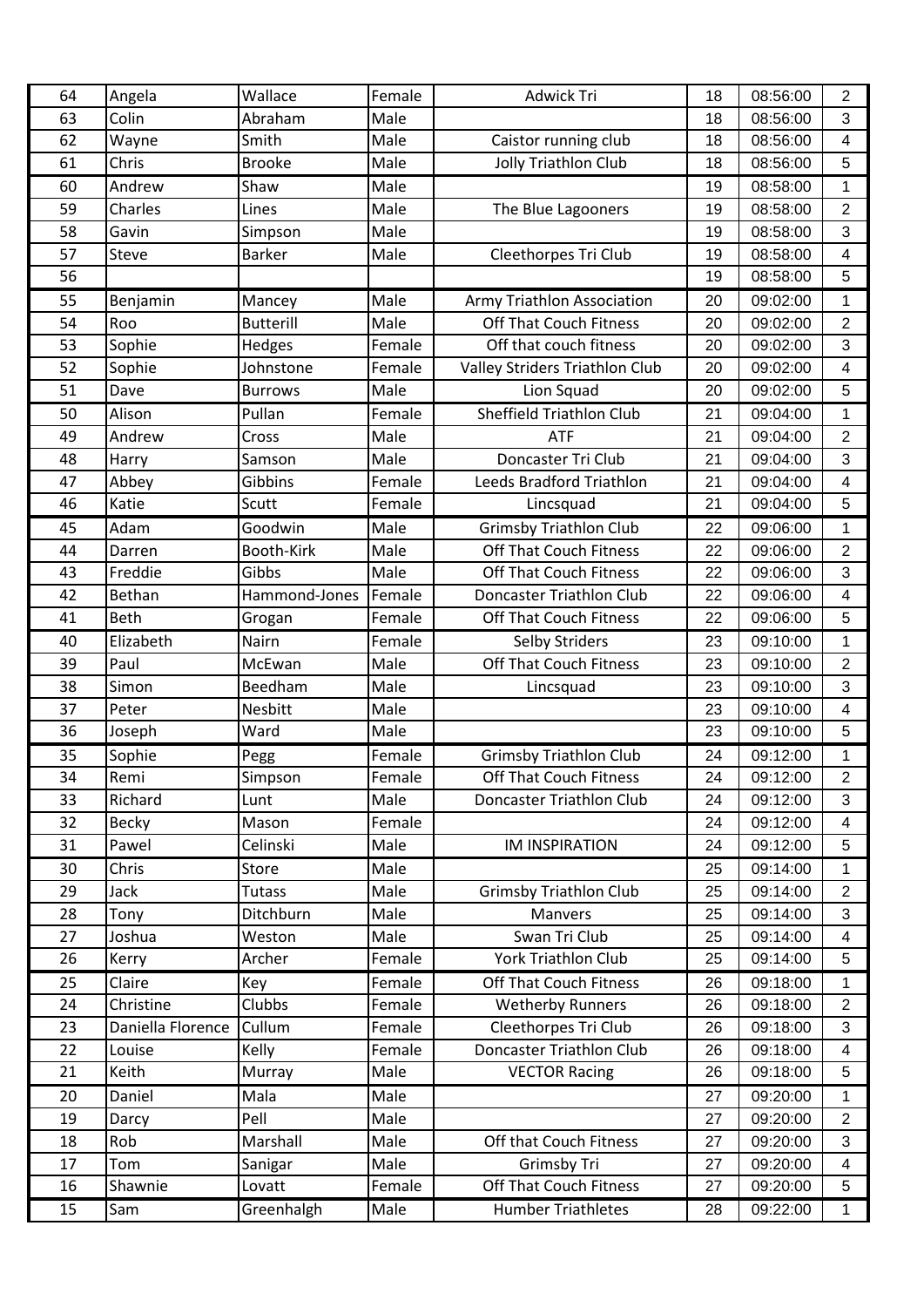| 14             | Callum        | Smith           | Male   | <b>Entire Coaching</b>             | 28 | 09:22:00 | 2 |
|----------------|---------------|-----------------|--------|------------------------------------|----|----------|---|
| 13             | Katie         | Mancey          | Female | Army triathlon                     | 28 | 09:22:00 | 3 |
| 12             | Tracy         | <b>MacInnes</b> | Female | Lion Squad                         | 28 | 09:22:00 | 4 |
| 11             | Michael       | <b>Barnett</b>  | Male   | Doncaster Triathlon Club           | 28 | 09:22:00 | 5 |
| 10             | Jamie         | Allen           | Male   | <b>Humber Triathletes</b>          | 29 | 09:26:00 |   |
| 9              | <b>Ellis</b>  | Murray          | Male   | <b>VECTOR Racing</b>               | 29 | 09:26:00 | 2 |
| 8              | Rosie         | Earnden         | Female |                                    | 29 | 09:26:00 | 3 |
| 7              | Graham        | Crammond        | Male   | <b>Vector Racing</b>               | 29 | 09:26:00 | 4 |
| 6              | <b>Kris</b>   | Capperauld      | Male   |                                    | 29 | 09:26:00 | 5 |
| 5              | Jack          | Skelton         | Male   | Off That Couch Fitness / BritconRT | 30 | 09:28:00 |   |
| 4              | <b>Kris</b>   | Whitelaw        | Male   | Vector racing                      | 30 | 09:28:00 | 2 |
| 3              | Rob           | Jamison         | Male   | Lion Squad                         | 30 | 09:28:00 | 3 |
| $\overline{2}$ | Roisin        | Gorry           | Female | <b>Humber Triathletes</b>          | 30 | 09:28:00 | 4 |
|                | <b>Thomas</b> | Dixon           | Male   | Race Rapid                         | 30 | 09:28:00 | 5 |

growildacai.co.uk

## **PREMIUM FROZEN AÇAÍ PURÉE**

Agai is a wild-grown Brazilian fruit, with earthy,<br>chocolatey flavour notes.

WHIP YOURSELF UP AN

- sustained energy from healthy omegas 3, 6 & 9 - aided muscle recovery - reduced exercise-induced inflammation<br>- strengthened immune system - an antioxidant boost



JOIN THE PURPLE TONGUE CREW!

enjoy 20% off premium frozen açai: Use code: BRIGGTRI

|  | $\mathbf{D}$ | <b>SATAOTE</b> |  |  |
|--|--------------|----------------|--|--|
|  |              |                |  |  |
|  |              |                |  |  |
|  |              |                |  |  |
|  |              |                |  |  |
|  |              |                |  |  |
|  |              |                |  |  |
|  |              |                |  |  |
|  |              |                |  |  |
|  |              |                |  |  |
|  |              |                |  |  |
|  |              |                |  |  |
|  |              |                |  |  |